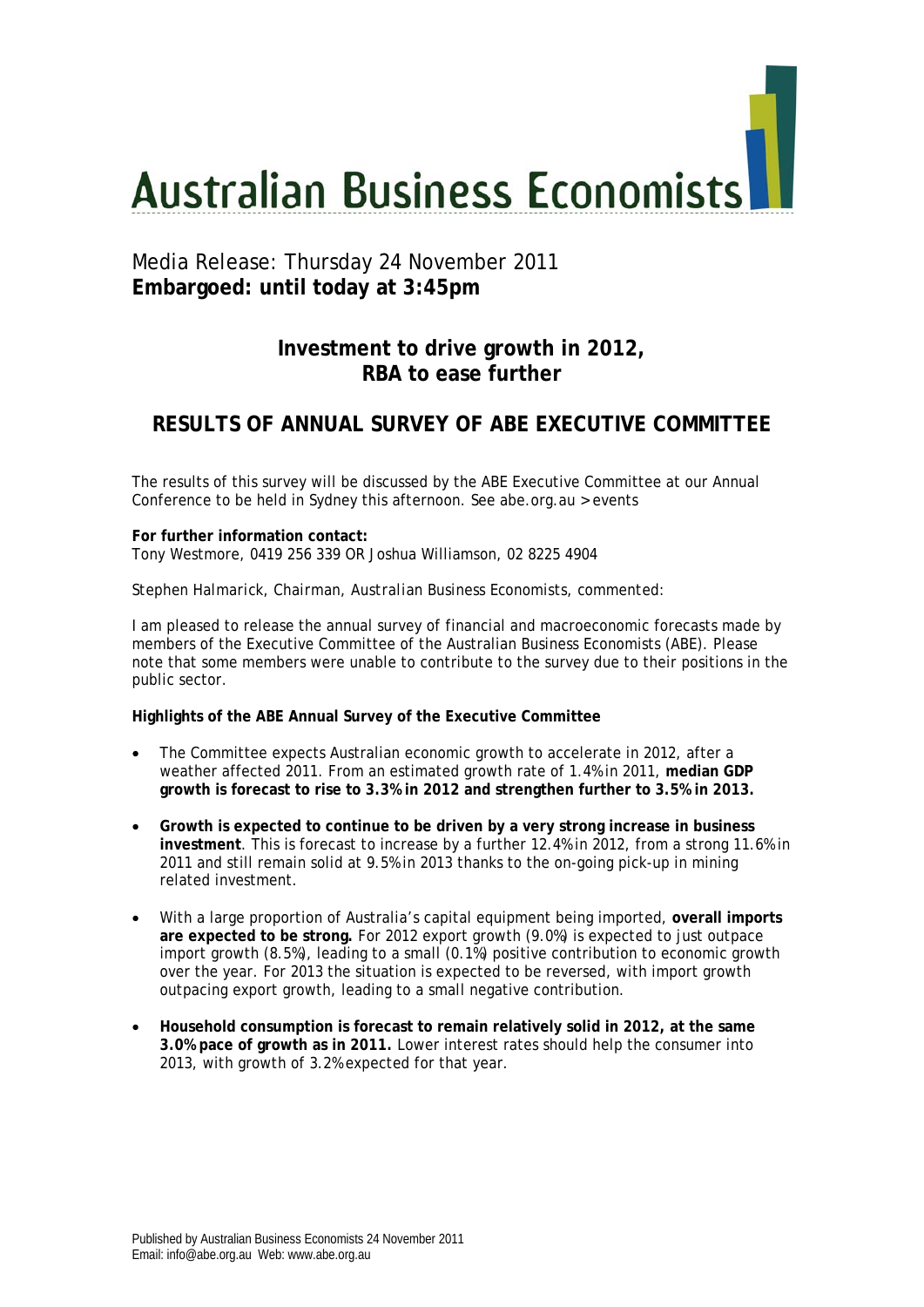- **Dwelling investment is forecast to continue to slow in the year ahead,** going from an estimated 1.6% in 2011 to 0.0% in 2012, before accelerating again to 4.0% in 2013. The range of forecasts around the median is quite large however, with the forecasts for 2012 spanning -2.0% to 3.8%.
- **Employment is expected to grow more in-line with labour supply.** Employment growth in 2012 is expected to be 1.4%, down from an estimated 1.7% in 2011, before accelerating again to 2.0% in 2013.This pace of employment growth should see the unemployment rate remain little changed at 5.2% at the end of 2012, and a touch lower at 5.0% by year-end 2013. With the unemployment rate steady around a relatively low level, the Labour Cost Index is expected to stay within a 3.7%-3.9% range over 2012 and 2013.
- **Headline Inflation is forecast to be at the top of the RBA's 2.0% to 3.0% target band across the forecast horizon.** However, Underlying inflation is expected to remain well within the RBA's target band at 2.6% in 2012 and 2.9% in 2013.
- **With an economy that is growing strongly, the Federal Government's headline budget deficit is expected to shrink.** The improvement should result in a reduction from a deficit of -\$51.1 billion in 2010-11 to -\$25 billion for 2011-12. However, the budget is still expected to be in deficit by -\$5.0 billion in 2012 – 13, the year the government is forecasting a return to surplus. The range of Budget outcomes forecast by the Committee for 2012 – 13 is, however, relatively wide at a deficit of -\$10 billion to a surplus of \$2 billion.
- **From the current cash rate of 4.5%, the Committee looks for a further easing to 4.25% prior to mid-2012,** with the cash rate then forecast to remain at this level by year-end 2012. The range of forecasts for end-2012 is, however, relatively wide at 3.75% - 4.75%.
- **For 2013 the Committee consensus expects a tightening of monetary policy to resume,** with a 4.75% cash rate expected at year-end 2013. Once again, however, **the year-end 2013 forecast is in a wide range of 3.75% - 5.0%.**
- **The 3-year/10-year bond yield curve is forecast to flatten from its current level.**  Thanks to a 10-year bond yield (forecast 4.45%) that rises at a slower rate than the 3-year bond yield (forecast 4.10%), the median forecast is for the yield curve to flatten to 35 bps by June 2012, but then steepen out to 45 bps by December 2012 (3 year 4.40%, 10 year 4.85%) and then be little changed at 40 bps by December 2013 (3 year 5.0%, 10 year 5.4%).
- **The Australian dollar is forecast to be little changed against the US Dollar in 2012.** The median forecast of the Committee is for the exchange rate to be at \$US1.03 as at June 2012 and year-end 2012. After this date, the median forecast is for a decline to \$US0.98 by December 2013.
- **Australian equities are forecast to recover some lost ground.** The median forecast for the ASX 200 is 4,500 points by June 2012, before rising to 5,000 points by December 2012 and 5,125 points by December 2013.

This year the Committee was also asked a number of questions around both the local and global economic outlook.

- **On Europe, the Committee remains unconvinced that the leadership of Europe will be able to 'solve' the situation without further damaging developments.** Europe is generally considered to get worse before it gets better.
- **In Asia, the Committee generally sees the slowdown in the region as a cyclical event**, due mainly to previous policy tightening as a result of rising inflation. The flow-on from this is that Asian authorities have plenty of room to ease policy as and when required and so a "soft-landing" is the most likely scenario for Asia.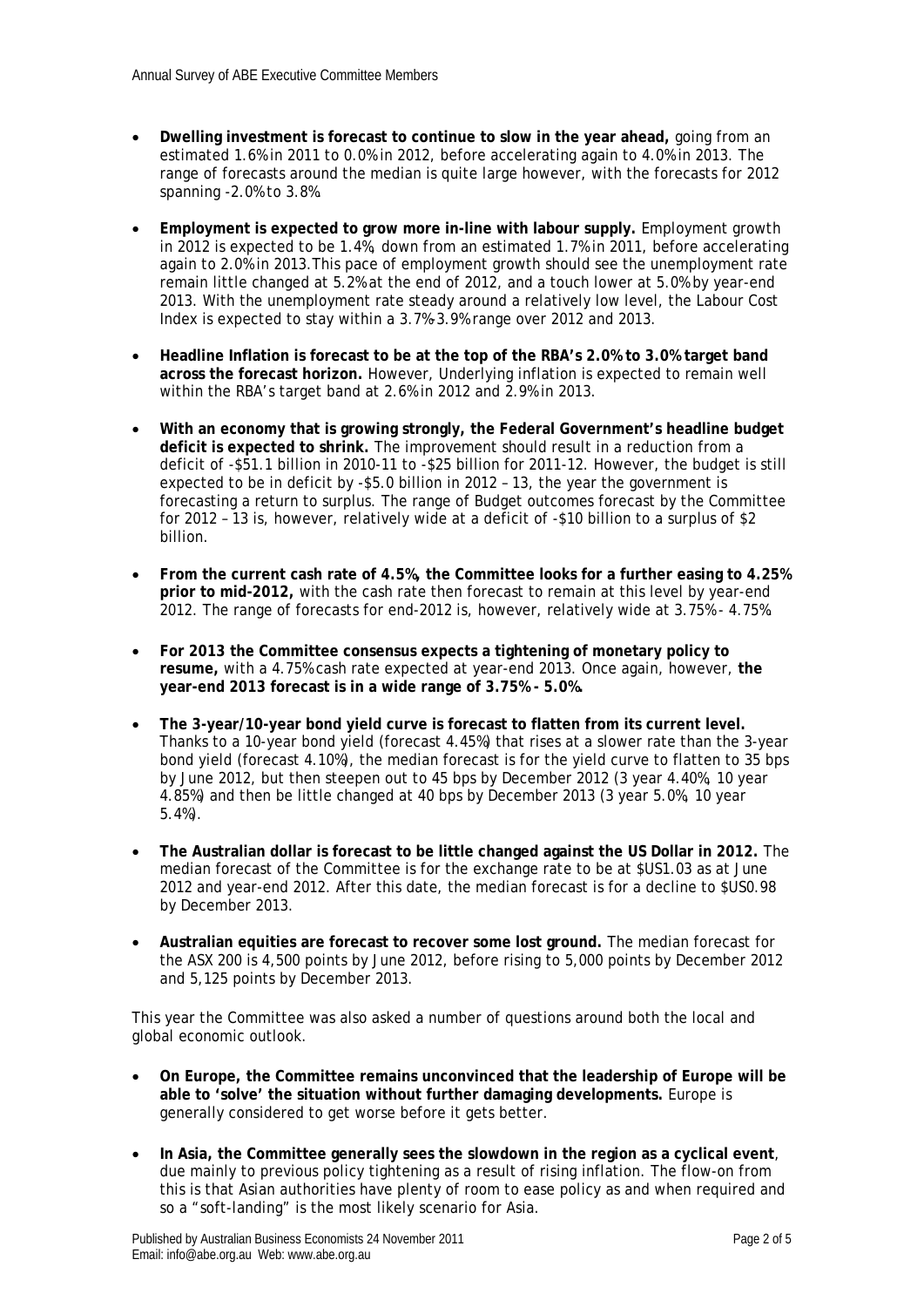- **In Australia, the Committee felt strongly that it is not the government's role to shield the "slower" parts of the Australian economy from the structural changes** being driven by the terms of trade boom. Policies that improve productivity reduce red-tape and allow more flexibility would help, however, smooth the transition path for some sectors of the economy.
- **The slowdown in the Australian consumer was seen as both a cyclical and structural event,** with the savings rate expected to drift lower in the coming years. But household deleveraging could still have some way to go and the uncertainties in the global economy could keep the Australian consumer cautious for a while yet. Further rate cuts by the RBA will, however, help.
- **The Committee expressed concern over the declining level of productivity in Australia.** A key focus for the government, at both Federal and State levels, should be the provision of infrastructure, especially in ports, transport and communications. Labour productivity could be boosted by a return to higher skilled immigration levels and a better focus on education and training. A return to flexible labour market regulation would also likely be beneficial. Meaningful tax reform, in-line with the recommendations of the Henry Review was also seen as a priority.
- As shown by the forecasts above, **the Committee was generally of the view that the government would not achieve its objective of returning the budget to surplus by 2012/13.** While the Committee agreed that maintaining Australia's strong fiscal position was critical, the difference between a small deficit or surplus from year to year would not have a material impact on the overall economy or the financial markets.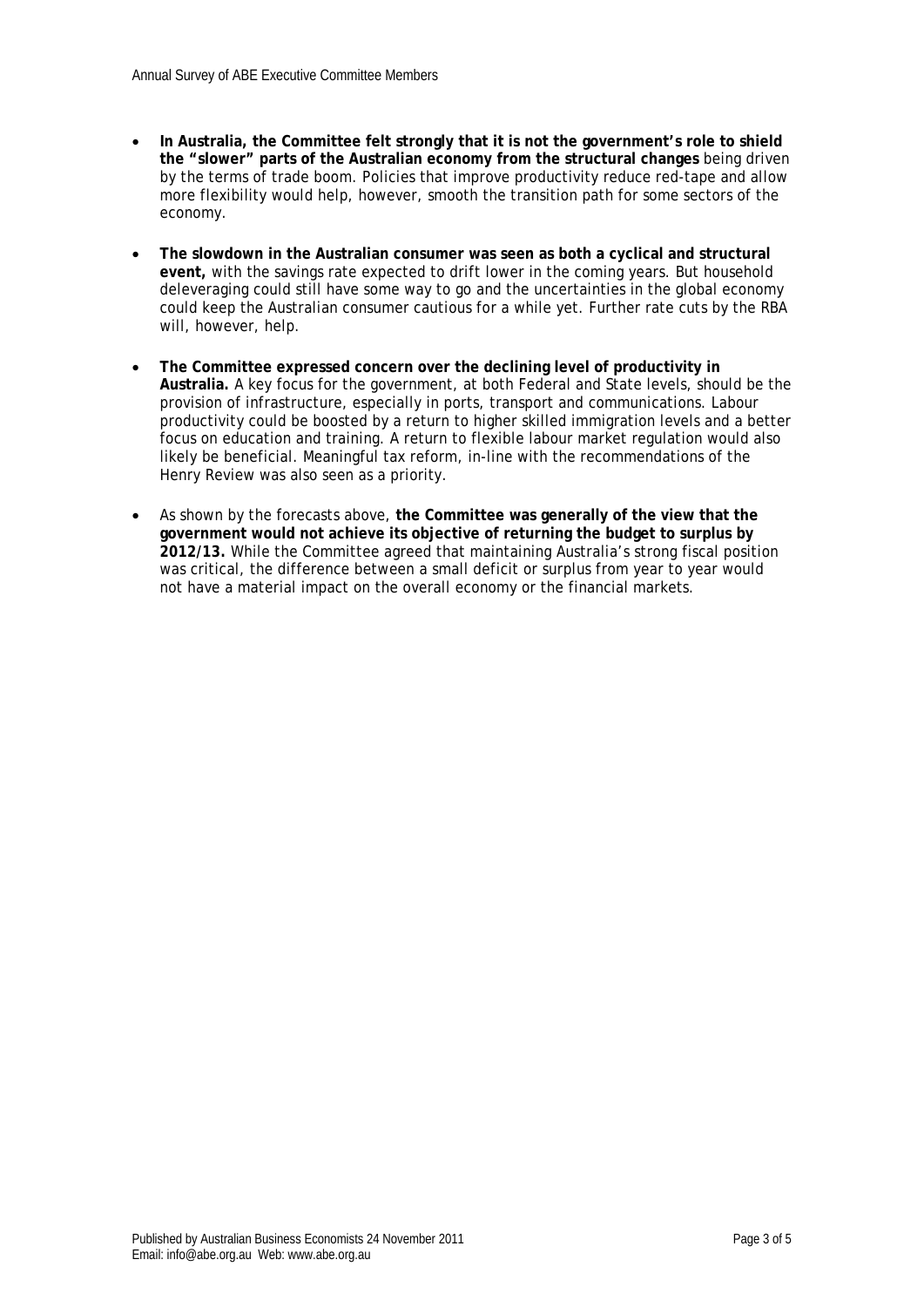### **Table 1: ABE Survey of the Executive Committee, Summary**

| (All forecast variables are annual average % change unless otherwise stated) |        |         |         |         |         |        |         |      |
|------------------------------------------------------------------------------|--------|---------|---------|---------|---------|--------|---------|------|
|                                                                              | 2010   | 2011(e) | 2012    |         |         | 2013   |         |      |
|                                                                              | Actual | Median  | Median  | Low     | High    | Median | Low     | High |
| <b>National Accounts</b>                                                     |        |         |         |         |         |        |         |      |
| <b>Private Consumption</b>                                                   | 2.8    | 3.0     | 3.0     | 1.8     | 5.1     | 3.2    | 2.6     | 4.8  |
| Dwelling Investment                                                          | 4.2    | 1.6     | 0.0     | $-2.0$  | 3.8     | 4.0    | 1.0     | 7.6  |
| Business Investment*                                                         | $-0.1$ | 11.6    | 12.4    | 7.5     | 18.5    | 9.5    | 7.0     | 15.0 |
| Inventories (ppt contribution)                                               | 0.4    | 0.4     | $-0.4$  | $-0.7$  | $-0.3$  | 0.0    | $-0.1$  | 0.0  |
| Exports                                                                      | 5.7    | $-1.4$  | 9.0     | 6.2     | 11.3    | 7.5    | 6.0     | 10.4 |
| Imports                                                                      | 13.7   | 10.5    | 8.5     | 5.1     | 14.9    | 8.4    | 5.0     | 13.4 |
| Net Export (ppt contribution)                                                | $-1.6$ | $-2.8$  | 0.1     | $-1.5$  | 0.5     | $-0.4$ | $-1.4$  | 0.5  |
| GDP                                                                          | 2.7    | 1.4     | 3.3     | 2.8     | 3.8     | 3.5    | 3.0     | 4.1  |
| <b>Labour and Inflation</b>                                                  |        |         |         |         |         |        |         |      |
| Employment                                                                   | 2.7    | 1.7     | 1.4     | 0.3     | 1.8     | 2.0    | 1.0     | 2.3  |
| Unemployment Rate (end period)                                               | 5.0    | 5.3     | 5.2     | 5.0     | 5.8     | 5.0    | 4.5     | 5.5  |
| Labour Price Index                                                           | 3.3    | 3.8     | 3.7     | 3.4     | 4.2     | 3.9    | 3.5     | 4.5  |
| CPI                                                                          | 2.8    | 3.5     | 3.0     | 2.4     | 3.3     | 3.1    | 2.5     | 3.6  |
| Underlying CPI                                                               | 2.8    | 2.5     | 2.6     | 1.9     | 2.8     | 2.9    | 2.5     | 3.2  |
| Other                                                                        |        |         |         |         |         |        |         |      |
| Terms of Trade                                                               | 16.4   | 14.1    | $-1.7$  | $-10.0$ | 3.5     | $-5.9$ | $-10.9$ | 13.0 |
| Current Account Deficit (% of GDP)                                           | $-2.6$ | $-2.0$  | $-2.0$  | $-4.1$  | 2.1     | $-2.5$ | $-6.2$  | 3.8  |
| Headline Cash Budget (\$Abn)**                                               |        | $-51.1$ | $-25.0$ | $-30.0$ | $-18.0$ | $-5.0$ | $-10.0$ | 2.0  |

|                            | 2011<br>Current | <b>Jun-12</b><br>Median | <b>Dec-12</b> |      |      | <b>Dec-13</b> |      |      |
|----------------------------|-----------------|-------------------------|---------------|------|------|---------------|------|------|
|                            |                 |                         | Median        | Low  | High | Median        | Low  | High |
| Financial (all end period) |                 |                         |               |      |      |               |      |      |
| Cash Rate                  | 4.50            | 4.25                    | 4.25          | 3.75 | 4.75 | 4.75          | 3.75 | 5.00 |
| 3yr Government Bond Yield  | 3.27            | 4.10                    | 4.40          | 3.60 | 5.00 | 5.00          | 4.40 | 5.40 |
| 10yr Government Bond Yield | 4.02            | 4.45                    | 4.85          | 4.20 | 5.25 | 5.40          | 4.80 | 5.75 |
| AUD/USD                    | 1.00            | 1.03                    | 1.03          | 0.88 | 1.10 | 0.98          | 0.95 | 1.10 |
| ASX 200                    | 4177            | 4500                    | 5000          | 4350 | 5300 | 5125          | 5000 | 5500 |

\*Excluding second hand asset purchases

\*\*Financial year (2011 is 2010/11 and so on)

The information contained in this report: does not constitute an offer, or a solicitation of an offer, to subscribe for or purchase any securities or other financial instrument;· does not constitute an offer, inducement or solicitation to enter a legally binding contract; and is not to be construed as an indication or prediction of future results. The Information is general and preliminary information only and while ABE has made every effort to ensure that information is free from error, ABE does not warrant the accuracy, adequacy or completeness of the Information. The Information may contain material provided directly by third parties and while such material is published with necessary permission, ABE accepts no responsibility for the accuracy or completeness of any such material. In preparing the Information, ABE has not taken into consideration the financial situation, investment objectives or particular needs of any particular investor and recommends that investors seek independent advice before acting on the Information. Certain types of transactions, including those involving futures, options and high yield securities give rise to substantial risk and are not suitable for all investors. Except where contrary to law, ABE intends by this notice to exclude liability for the Information. The Information is subject to change without notice.